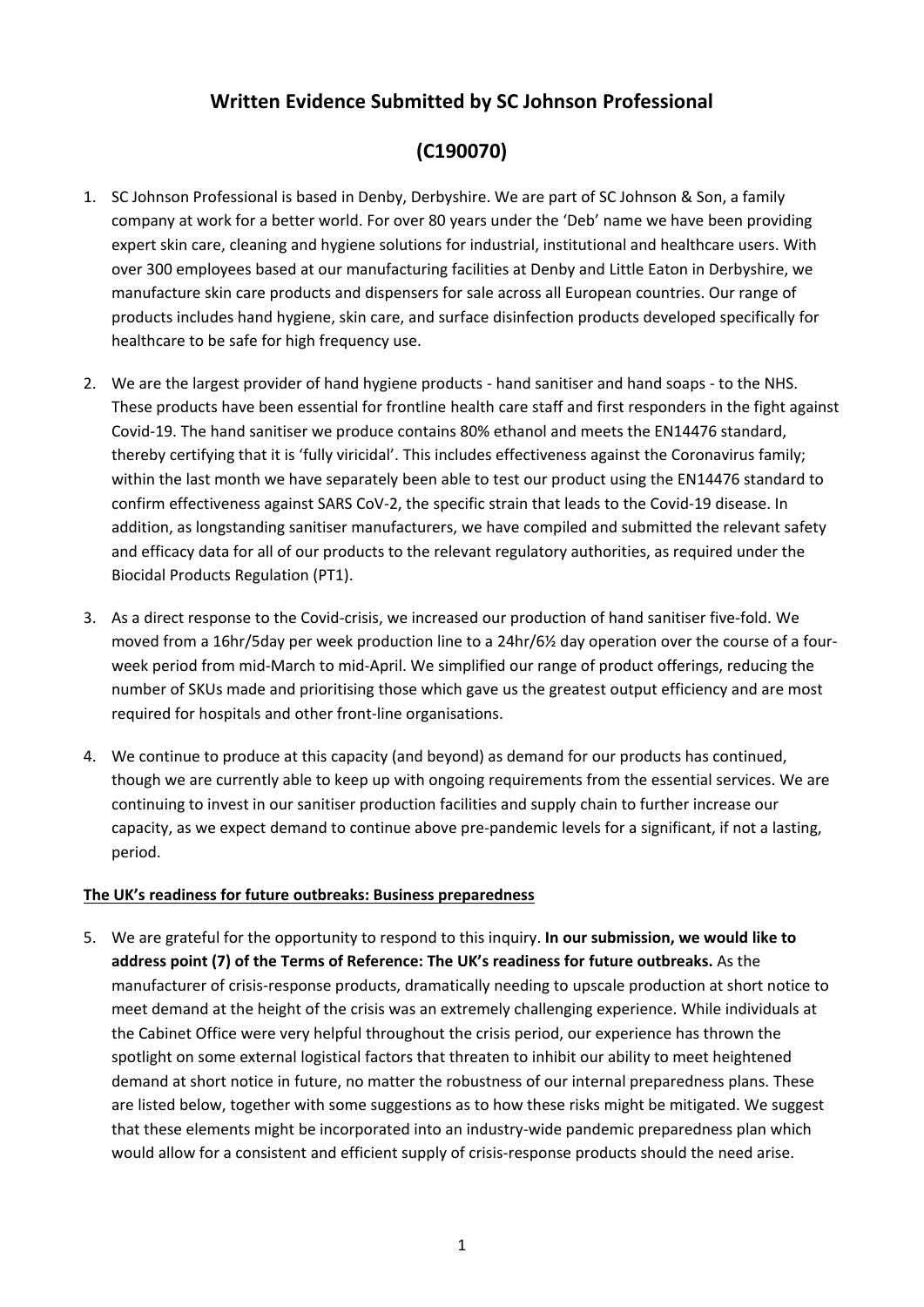- 6. **Potential prioritisation of raw material to those manufacturing crisis-response products**. In our case, biocidal grade ethanol: ethanol that has been refined to a standard to make it suitable for use in hand sanitiser. We are unable to use fuel-grade ethanol (which represents 85% of the ethanol market) and, furthermore, the additional infrastructure required by fuel-grade ethanol producers to refine ethanol to a suitable standard would require significant investment costs and a timescale that is likely impractical to meet the demands of a pandemic. This meant that, during the height of the pandemic, producers of biocidal grade ethanol faced levels of demand that they were largely unable to meet. Understandably, existing producers sought to support and fulfil orders from their existing clients in the first instance. But this left those of us who manufacture healthcare grade crisis-response products facing supply shortages. We suggest that there might be scope for prioritisation of raw material suppliers to manufacturers of crisis-response products used by the NHS for a strictly short-term period at the height of any future pandemic or similar crisis.
- 7. **Incentivise supply of raw material to manufacturers with existing infrastructure**. We welcome the UK Government's decision to temporarily relax rules on biocidal products to allow new entrants to the market, both in terms of raw materials and finished products for consumer use. With traditional manufacturers unable to meet crisis-levels of demand we believe that this was the correct decision. However, it proved very difficult to get in contact with new raw material suppliers or to secure commercially viable commitments therefrom. Many new entrants to the market opted to both produce the raw material and develop it into finished products themselves, manufactured to the World Health Organisation's generic sanitiser formula. While we do not wish to discourage innovation, are appreciative of others' right to take advantage of commercial opportunities, and understand that there was consumer demand for such products, the reality is that it limited our own supply of ethanol and thereby threatened the supply of properly formulated EN14476 (certified viricidal) standard sanitiser to the NHS. It might be considered that, while a derogation is necessary and appropriate, there might be an incentive for raw materials to be supplied first to traditional sanitiser manufacturers who have the existing infrastructure to manufacture and deliver product efficiently, as well as provide well-formulated products that are established and recognised as safe and effective in line with existing regulations on biocidal products. In addition, existing manufacturers, such as SC Johnson Professional, have extensively developed infrastructures of hand sanitiser dispensers across healthcare organisations that enable rapid deployment of product direct to the point of care. It is the integrity of these infrastructures that is essential for pandemic planning.
- 8. **Protect the supply chain**. While we have very recently been able to secure long term supply of biocidal grade ethanol from a new UK producer (prior to this our primary ethanol supplies came from France), we continue to be concerned about cross-border supplies given the impact of this on UK sanitiser production across the industry in general. There was a period during the height of the crisis where it looked as though our French ethanol supplier might have been required to reserve its production for the national government, though this was ultimately resolved with help from the Cabinet Office. In addition, with many countries currently looking at how they might safeguard their supply of essential chemicals and PPE in a future pandemic, we are concerned that this issue of overseas supply may resurface again, impacting the industry as a whole. The reliance on cross-border supply could, of course, be partially or fully mitigated by incentivising UK-based companies to increase their capacity to produce biocidal grade ethanol to ensure that the UK is self-sufficient in the event of a second surge of Covid-19 or other future pandemic.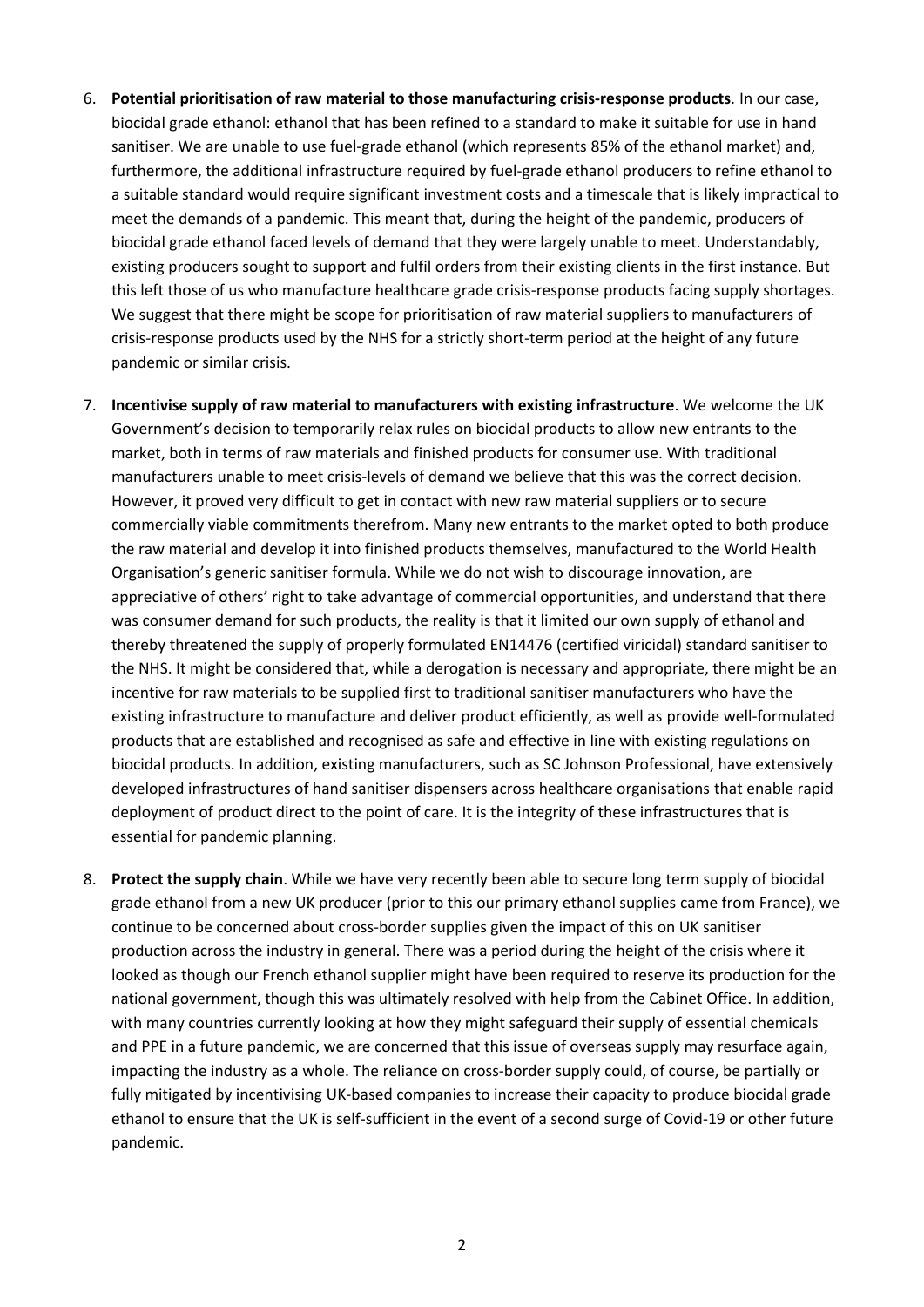- 9. **Establishment of a personnel pool.** Upscaling from 16/5 production to 24/6½ requires additional personnel, who must be trained. A ready pool or database of persons that can be deployed at short notice could significantly reduce the time taken to recruit additional persons needed to rapidly expand production capacity.
- 10. **Consider a stockpile of product to allow for time required to upscale production**. Even with a robust business preparedness plan, we would be unable to meet substantially heightened demand overnight. A realistic estimate is a minimum four-six week delay in substantially upscaling production, given the time needed to recruit and train new employees and upscale the supply chain. A warehousing facility with a minimum three-six months' supply of sanitiser would provide a buffer to enable manufacturers to upscale their production and supply chain to ensure there are suitable supplies to match demand throughout. Our products typically have a 36-month shelf-life, but the stockpile could, of course, be drawn down by date and replenished on a regular basis.
- 11. **Retention of decentralised NHS supply chains.** We supply over 80% of our products directly into the NHS Supply Chain, which operates through regional depots. Early into the crisis period, this traditional supply operation was shelved in favour of a centralised NHS supply route. Unfortunately, this created problems as the sanitiser we produce is designed to be fitted into specific dispensers: they are not generic products. There were occasions when hospitals were receiving sanitiser that they could not use with their existing dispenser infrastructure. We appreciate that, towards the conclusion of the crisis period, there was a return to the original regionalised system. We would support the ongoing use of this regionalised system for sanitiser products in the event of any future pandemic or similar crisis, as it has well established supply infrastructures into hospitals at ward level.

#### **Targeted hygiene: Supporting a step change in hygienic behaviours among the general public**

- 12. Secondly, we would like to offer up our own expertise in targeted hygiene, as we believe that we are able to assist the Government in encouraging a step-change in hygienic behaviours among the general public that will help prevent virus transmission in any future pandemic scenario.
- 13. We have been working with experts including Professor Sally Bloomfield, who chairs the International Scientific Forum on Home Hygiene (IFH) – on the development of a guide for hygiene in public places and workplaces. A 'plain' version of this guidance (omitting design features) is included in the Annex to this submission; please feel free to get in touch with us for a more user-friendly version with explanatory diagrams and pictures. Intended for employers and property managers, our guidance seeks to explain that it is the good management of public/employee behaviour that leads to both good hygiene and social distancing, and thereby a reduction in the risk of virus transmission. We focus on eight key "moments" for hygiene, when handwashing, sanitiser use or surface disinfection is recommended, which is intended to help employers both identify the best location for the provision of such facilities and consider ways in which they might encourage employees/visitors to adopt hygienic behaviour to break the chain of infection.
- 14. Anyone familiar with the topic of hygiene may recall the well-established '5 Moments' hygiene guidance for healthcare settings developed by the World Health Organisation, which is the guidance adhered to throughout the NHS. Our '8 Moments' hygiene guidance for non-healthcare non-domestic environments is underpinned by the same 'targeted hygiene' approach and seeks to adapt existing principles for application in spaces frequented by the public at large.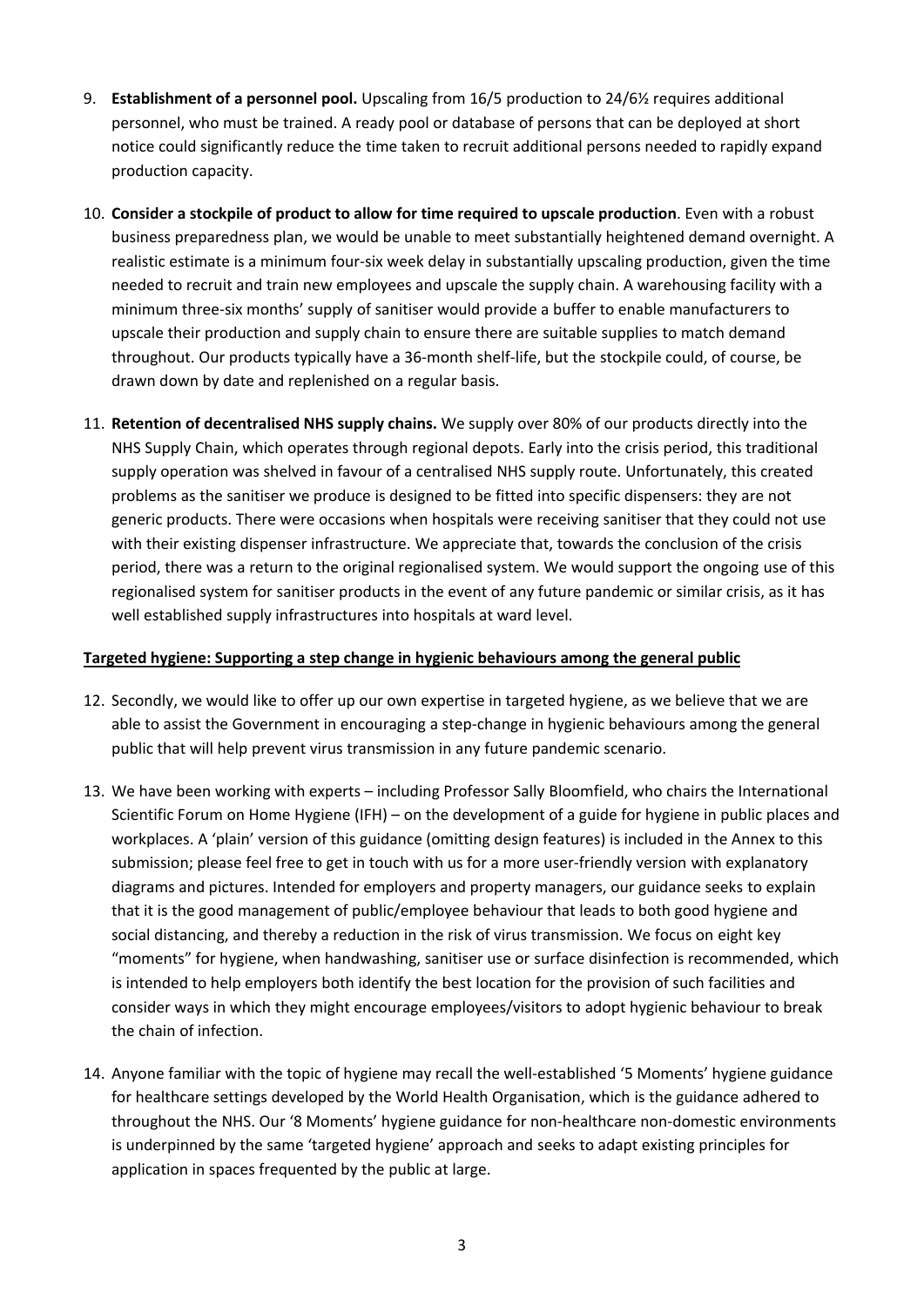- 15. Our in-house experts have, over many years, carried out extensive research into prevention and control of virus transmission, compliance with hygiene requirements, and modification of employee behaviour, to support hygiene outcomes. Our research includes both hospital settings and other non-domestic environments frequented by the general public. Previous research we have undertaken with Professor Sally Bloomfield and the Royal Society for Public Health demonstrates confusion among the general public as to what "hygiene" means (vs "cleaning" for example) and what represents "risk". We therefore believe that too few people understand the importance of addressing behaviour rather than only disinfecting surfaces. We hope our guide will help workplaces, schools, retailers and similar groups navigate this topic to better identify what they need to do to support hygienic behaviour and ensure that facilities remain 'COVID-secure'.
- 16. Our intention is, of course, to supplement and align with existing Government guidance that recognises the necessity of hand hygiene, social distancing and surface disinfection. We believe that it is vital that people are properly educated on hygienic behaviour and how to avoid infection, which will both prevent virus transmission and help to restore public confidence in non-domestic environments. We do feel that for large facilities, a "hygiene infrastructure" comprising properly sited and installed dispensers (that cannot be removed) with clear signage and education can make a significant difference on actual, sustained behaviour. Not only will this help prevent further COVID infections, but it will leave us a healthier nation in many ways.
- 17. It is these fundamental and long-term shifts in behaviour that we believe are key to the country's preparedness for a future pandemic or similar crisis. We would be very happy to discuss our guidance with the relevant persons in Government and are also seeking to adapt this guidance into sector-specific materials. We would welcome any opportunity to work with persons representing the relevant sectors to help us do this.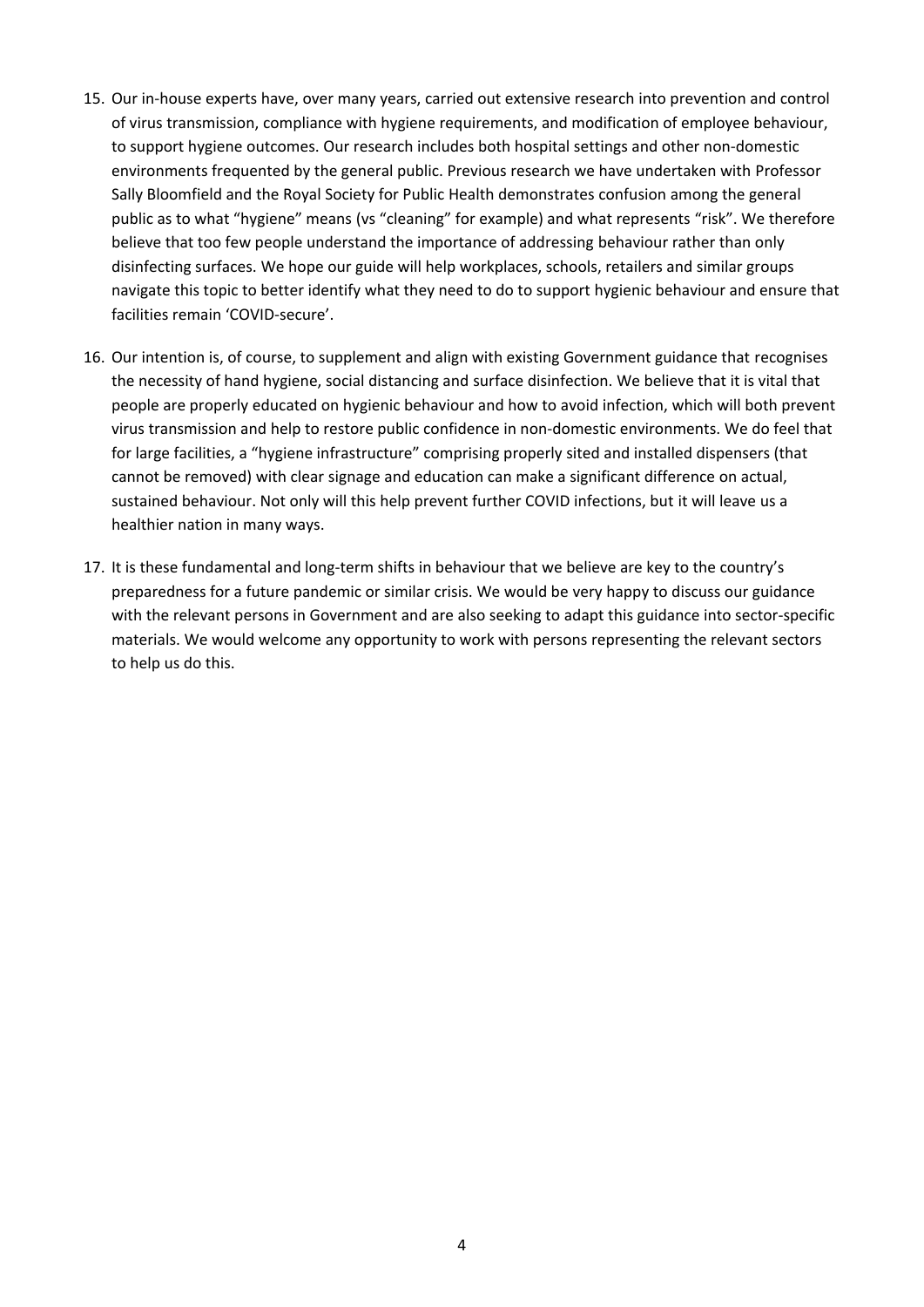### **Annex I**

## **8 Moments for Targeted Hygiene:** Guidance for Public Places and Workplaces

### **The Background: A Once in a Generation Opportunity**

In the fight to prevent the spread of Coronavirus and because of government requirements, many public spaces and commercial facilities have seen dramatically reduced volume of people. With our communities now on a 'road out of lockdown' there is a real concern that infection rates will again start to rise. This, coupled with a heightened public awareness of the dangers posed by infectious diseases, requires the development of new, improved common approaches to hygiene, founded in clear scientific understanding of modes of transmission and targeted at preventing the spread of infections in public spaces.

Heightened awareness as a result of Coronavirus presents a once in a generation opportunity to shift emphasis and to underline the role of behaviour in ensuring hygiene and reducing risk. Everyone must be made aware that they have a role to play in preventing the spread of infection – from designers, architects, facility managers who can enable good hygiene practice, through to building occupants and the general public who must now adopt good hygiene practices. Never before in living memory has there been such a clear social and economic case to communicate, educate and adopt better hygiene standards.

The challenge of implementing better hygiene standards includes both:

- Designing and equipping buildings and public spaces today and in the future with the appropriate hygiene infrastructure to facilitate good hygiene practices, including both hand and surface hygiene and the minimisation of risks from airborne transmission.
- Educating and informing occupants and the public about what effective hygiene is and how to practice it.

Effective hygiene is not a function of places or surfaces and nor should it be confused with "cleaning" which itself has a role to play in health & well-being but which is about providing pleasant spaces. Hygiene is about preventing the spread of disease by breaking the chain of infection and is a function of behaviour. Rather than places or surfaces, hygiene should be targeted to toward scenarios – or "moments of risk" - that occur when people move in and around public spaces, interacting with them.

8 key moments where the risk of infection transmission is highest can be identified and applied generally to public spaces and workplaces as follows:

- 1. Entry and exit from a facility or venue
- 2. Using the toilet
- 3. Before and after touching common surfaces
- 4. Before preparing food
- 5. Before eating food, especially with fingers
- 6. Before and after moving from a workstation
- 7. After coughing, sneezing and nose blowing
- 8. After handling and disposal of refuse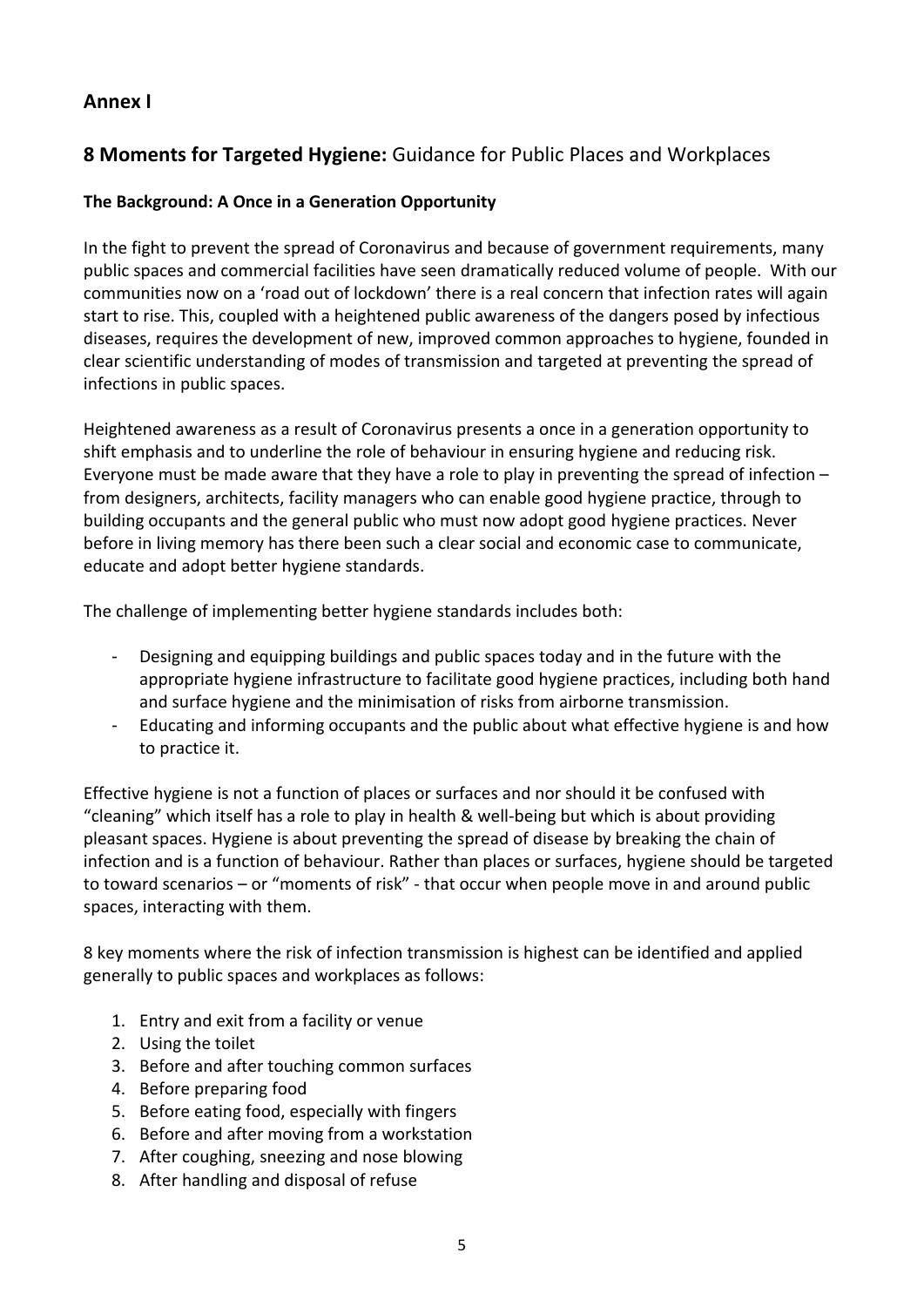Every facility and venue will present unique combinations of these moments and hence require a tailored hygiene solution, but the moments themselves and therefore the approach to devising that solution is common to all.

This guideline aims to explain the origin and scientific basis of the 8 Moments of Targeted Hygiene, to provide a simple approach for owners and managers to identify the moments in your facilities and to put in place the right hygiene solutions consisting of both products and awareness raising tools.

### **The Science: Breaking the Chain of Infection in Public Spaces**

Public spaces including commercial centres, offices, manufacturing facilities, schools, gyms, transport hubs and retail centres are locations where the risk of infection transmission is high as these are the places where many different people come into contact with each other, interact and touch common surfaces.

There is a misconception that places and surfaces are inherently the points of highest risk and that disinfecting those surfaces is therefore the solution. A better way to think about infection transmission is to consider the moments at which transmission can occur and the role that people and surfaces play in those moments.

Figure 1 illustrates the "chain of infection" – the sequence of steps through which infects pass from one person to another. By targeting hygiene behaviour at the 8 key moments, we can break the chain of infection – either by eliminating the risk of infecting others, or by reducing the risk of becoming infected.



Outside direct contact with airborne pathogens – mitigated by social distancing - the primary mode of infection transmission is via our hands which spread pathogens from infected individuals to other people and surfaces, and which can become contaminated after touching common shared surfaces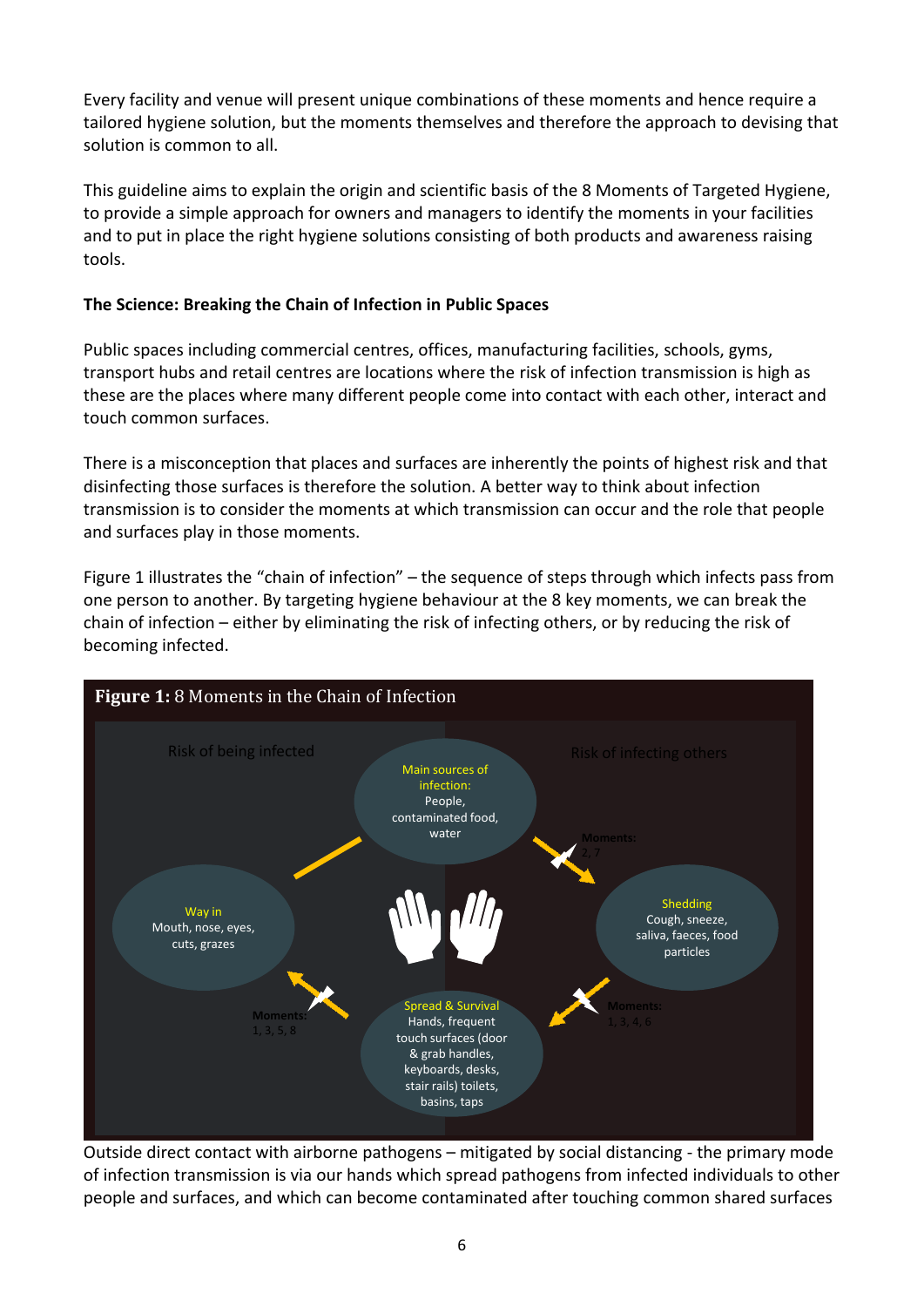such as door handles, stair rails, etc. Critically, it is not the surfaces themselves that create the risk but the behaviour of touching those surfaces without practicing hand hygiene. While regular disinfection of frequently touched surfaces does play a role in managing risk, it cannot alone create a safe environment since re-contamination may occur frequently.

Supporting behaviour change toward a culture where the risk moments are clear to all and where targeted hygiene is practiced at those moments is best way to minimise risk and create safe, healthy public spaces and workplaces.

#### **The Practice: How to Target the 8 Moments**

Targeting these key moments can be achieved by designing and equipping buildings with the right hygiene infrastructure and educating individuals about the dangers they pose to themselves and others if they do not adopt better practices.

The steps include:

- a. Follow the guidance of local government and regulatory agencies.
- b. Follow a standardised methodology to identify where the key risk moments occur in your facility.
- c. Install hygiene infrastructure that incorporates hand-washing and sanitising facilities at all key locations where hygiene moments may occur. For example, ensure handwashing facilities or sanitiser stations are placed at entry and exits points, near to frequent-contamination surfaces (e.g. stairs, escalators, lifts, etc), near to food preparation and eating locations and within W/Cs.
- d. Educate and raise awareness with occupants and visitors of the 8 moments of hygiene and ensure high visibility and intuitive use of hygiene facilities. A range of media including posters, signage, videos and audio reminders may be used.
- e. Provide suitable hand wash and sanitiser products that comply with local regulations and standards and that are proven to remove or de-activate viruses. In the UK, this should include products that are proven to meet the requirements of the EN14476 - standard for virucidal efficacy.
- f. Ensure that hand wash and sanitiser dispensers are regularly monitored and adequately replenished.
- g. Consider provision of personal hand sanitiser packs to employees who may encounter hygiene moments away from established locations (e.g. janitorial staff removing refuse or logistics staff driving vehicles off-site).
- h. Disinfect frequent-contact and food-contact surfaces using a suitable disinfectant solution that complies with local regulations and is proven to remove or de-activate viruses. The frequency of disinfection should reflect the fact that the greatest risk is whilst the work force is present in the building due to the frequency of contact. Increase frequency of disinfection for the highest-risk surfaces.

Routine cleaning of low-risk, non-touch surfaces should be considered a different activity from ensuring workplaces and public spaces remain hygienic – the removal of dirt, debris, allergens etc does not protect the people against infections, but provides a pleasant space.

### **Your Checklist: Implementing the 8 Moments Approach**

Listed below are the moments alongside suggested actions individuals should take and critically the responsibilities of facility managers to provide appropriate infrastructure (products plus education) to enable these actions.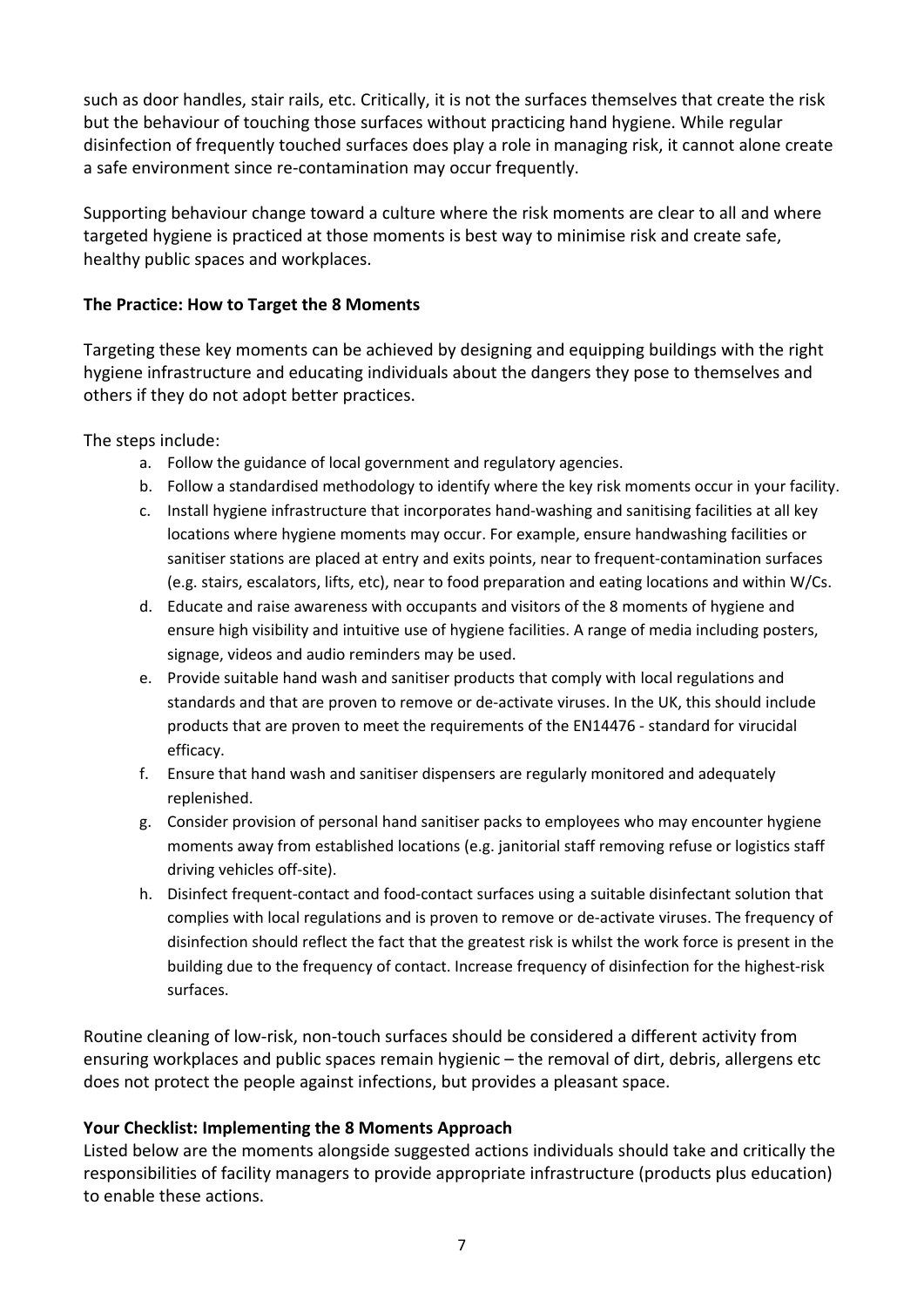| <b>Risk Moments</b>                                                                                                                                                      | <b>Purpose</b>                                                                                                                                    | <b>Actions for Facility</b><br><b>Managers</b>                                                                                                                                   | <b>Education for Individuals</b>                                                                                                                                                                                    |
|--------------------------------------------------------------------------------------------------------------------------------------------------------------------------|---------------------------------------------------------------------------------------------------------------------------------------------------|----------------------------------------------------------------------------------------------------------------------------------------------------------------------------------|---------------------------------------------------------------------------------------------------------------------------------------------------------------------------------------------------------------------|
| <b>Entering the facility</b><br><b>Exiting the facility</b>                                                                                                              | To prevent you<br>contaminating the<br>work environment<br>To protect you from<br>contamination from<br>others via surfaces                       | Ensure access to hand<br>washing facilities or<br>hand sanitiser on entry<br>and exit points                                                                                     | Wash hands with soap &<br>water or use a suitable<br>hand sanitiser if washing<br>facilities are not available                                                                                                      |
| <b>Before leaving your</b><br>workstation<br>After returning to your<br>workstation                                                                                      | To prevent you<br>contaminating the<br>environment<br>To protect you from<br>contamination from<br>others picked up from<br>hand contact surfaces | Ensure access to hand<br>sanitisers at all<br>workstations                                                                                                                       | Sanitise your hands<br>before leaving your<br>workstation<br>Sanitise your hands<br>when returning to your<br>workstation                                                                                           |
| <b>Touching surfaces</b><br>frequently touched by<br>other people (e.g. door<br>handles, stair rails, grab<br>handles, turnstiles,<br>barriers, ticket machines,<br>etc) | To prevent you from<br>spreading infection to<br>others<br>To protect you from<br>getting infected                                                | Provision of hand<br>sanitiser at internal<br>doors, lifts, staircase<br>exits and other identified<br>common touch points.<br>Daily disinfection of<br>frequent touch surfaces. | Avoid touching common<br>surfaces where possible.<br>Wash hands with soap<br>and water or use a<br>suitable hand sanitiser<br>immediately after<br>touching. Minimize<br>touching your face.                        |
| <b>Food preparation (for</b><br>employees in food service<br>establishments)                                                                                             | To protect you from<br>foodborne infection<br>and food from<br>contamination by you                                                               | Ensure access to<br>correctly placed hand<br>washing facilities or<br>hand sanitiser.                                                                                            | Wash with soap and<br>water if hands are visibly<br>dirty or use a suitable<br>hand sanitiser,<br>immediately after<br>handling raw food                                                                            |
|                                                                                                                                                                          | To protect food from<br>contamination                                                                                                             | Ensure food preparation<br>areas and utensils are<br>frequently disinfected                                                                                                      | Sanitize ALL food contact<br>surfaces after preparing<br>raw foods and before<br>"preparing" ready to eat<br>foods e.g sandwiches.<br>Utensils and cleaning<br>cloths are also critical<br>surfaces at this moment. |
| Before eating food,<br>especially with fingers                                                                                                                           | To protect you from<br>infection                                                                                                                  | Ensure hand washing<br>facilities with reminders<br>for users<br>Ensure that food is<br>consumed in a safe area<br>and that there is access<br>to hand sanitiser                 | Wash hands with soap<br>and water if hands are<br>visibly dirty or use a<br>suitable hand sanitiser<br>immediately before<br>eating                                                                                 |
| Using the toilet                                                                                                                                                         | To prevent self-<br>infection and<br>transmission of<br>infection from you to<br>others who use the<br>toilet facilities                          | Ensure hand washing<br>facilities with reminders<br>for users<br>Frequently disinfect<br>hand contact surfaces                                                                   | Wash hands with soap<br>and water immediately<br>after using the toilet.<br>Disinfect hand contact<br>surfaces using                                                                                                |